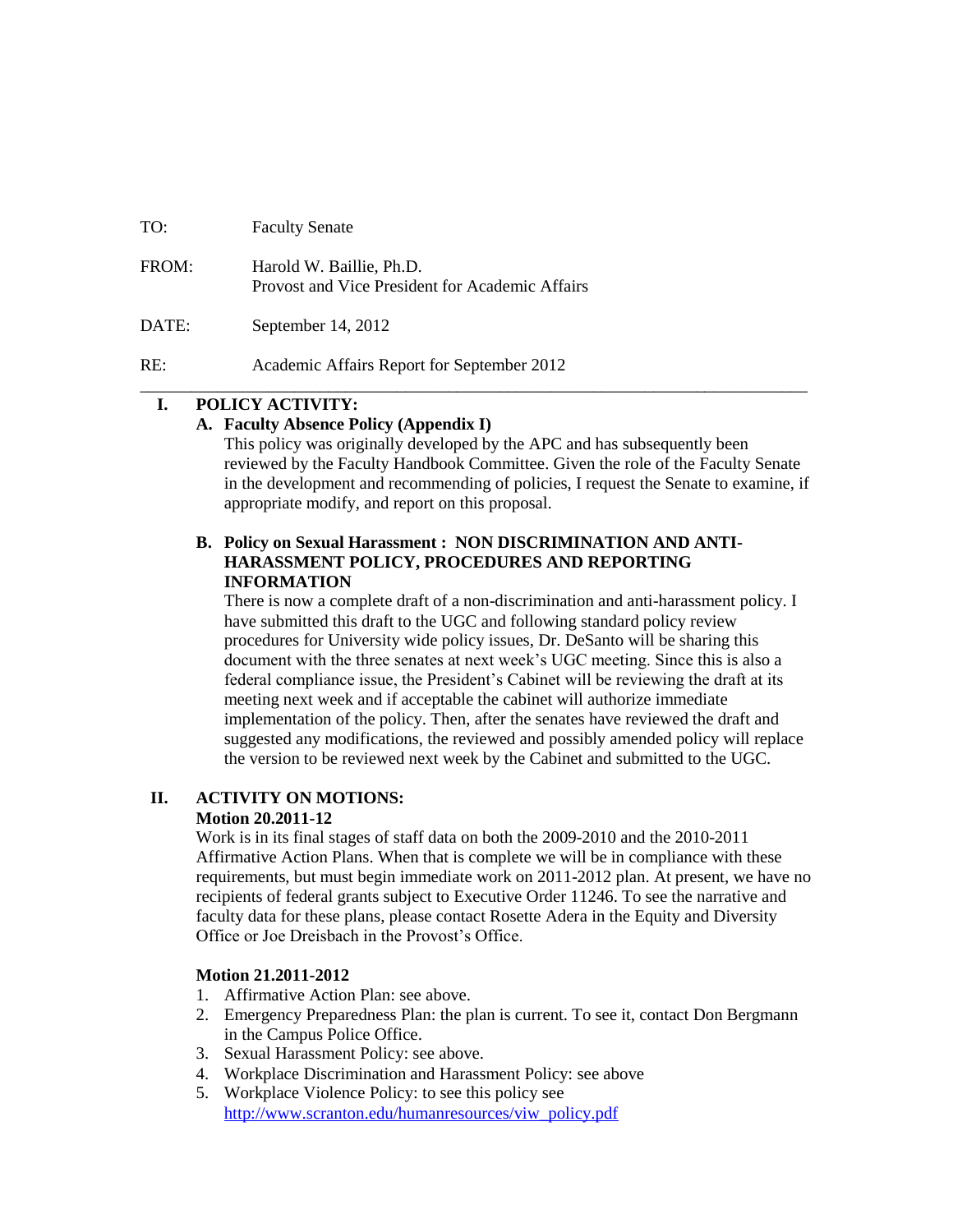#### **Motion 23.2011-2012**

Dr. Carilli and I have working on a co-curricular wellness program reflected the goals and objectives appropriate to the GE curriculum and this program will be forwarded to the Senate at its October meeting.

#### **III. A NOTE ON THE CATALOG GRIDS**

There has been some concern raised about this year's catalog grids: very often they add up to 129 credits instead of the 130 credits required for graduation. The reason for this is that last year the Faculty Senate approved eliminating the one credit freshmen seminar, and replaced it with the three credit first year seminar. In taking many, but not all, of the first year seminars, students can fulfill a general education requirement as well as the seminar requirement. For those students, dropping the one credit seminar leaves a one credit hole in their grid, not in their graduation requirements. This opportunity to "double-dip" is noted in a footnote on the grids, and the grids were sent to chairs and programs directors for review this past June. It is my understanding the Faculty Senate will be considering the total number of credits required for graduation during their 2012- 2013 term.

### **IV. ADMISSIONS**

Admissions reports for undergraduate and graduate schools are attached as **(Appendix II)**

### **V. ACADEMIC AFFAIRS REPORT:**

#### **A. FACULTY HIRING:**

We hired 12 new faculty members and made twenty-four non-tenure track reappointments for 2012-2013. There are five on tenure track as assistant professors, ten lecturers, twenty-one faculty specialists and one visiting associate professor, for a total of thirty-six **(cf. Appendix III).**

New faculty orientation again includes two sessions, one in the summer and one in the spring. The first orientation session conducted on August  $23<sup>rd</sup>$  covered issues on classroom management, syllabi and assessment, sexual harassment, support services that are available for students and faculty, and our Ignatian identity. In February, faculty research and research policies, and the rank and tenure process will be central topics of concern.

### **B. CHAIRPERSON LIST:**

A retreat for chairs held on August  $21<sup>st</sup>$  included information on students of concern, registrar's update, safety issues, and admissions update. For a list of the Chairpersons for 2012-2013 **(cf. Appendix IV)**

### **C. ACADEMIC HONORS:**

a) Fulbright Scholars:

In May, I reported that four of our students won Fulbright Scholarships. The total is now five.

| Ellen Coyne      | South Korea |
|------------------|-------------|
| Kathleen Lavelle | South Korea |
| Anna DiColli     | Spain       |
| C.J. Libassi     | Spain       |
| Nicole Linko     | Estonia     |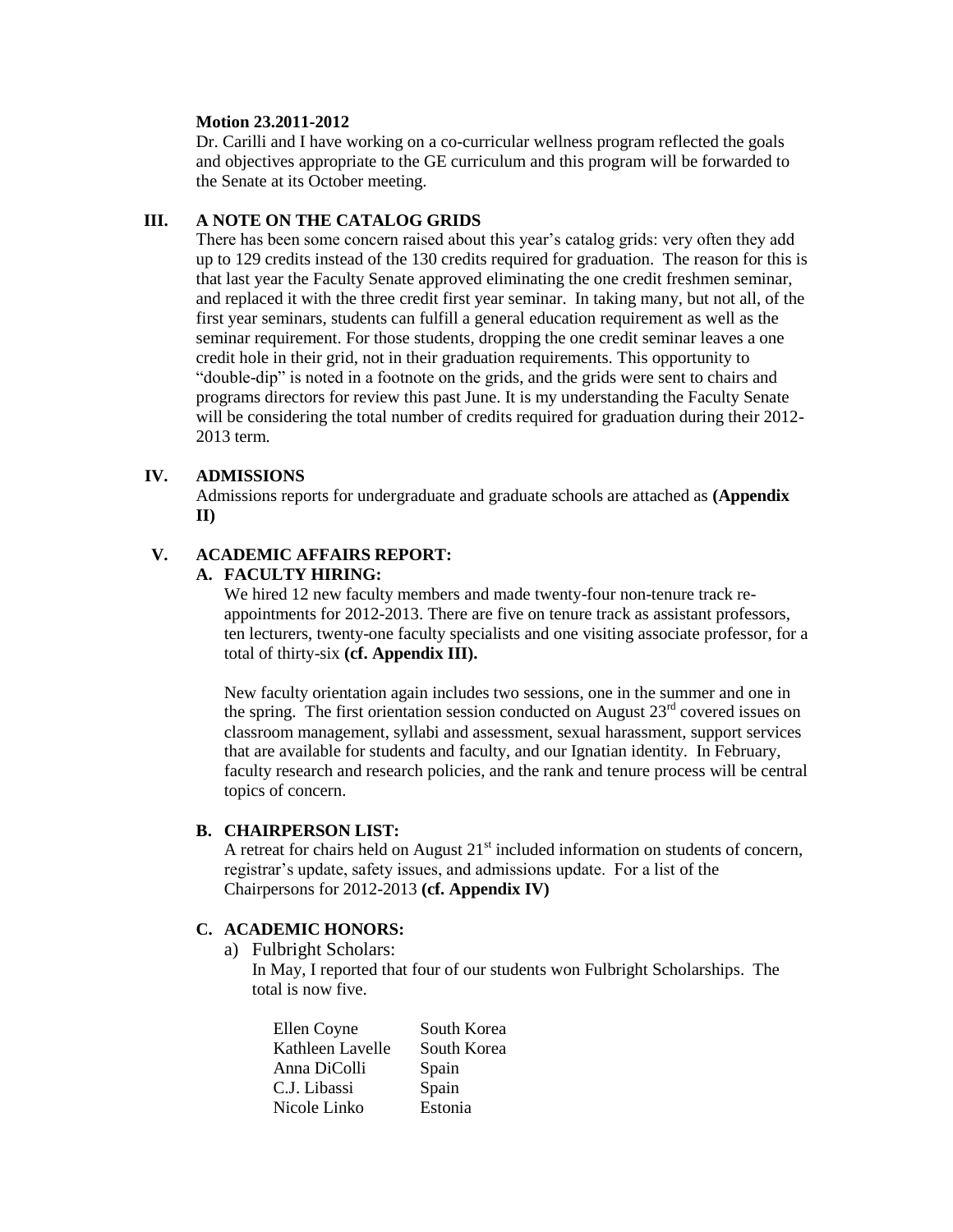A special thanks to Dr. Susan Trussler, Director of Fulbright Scholarships, and the students' recommenders for a great job in supporting all our candidates. The total number is an extraordinary recognition of the quality of our students and the education they get, and a nice compliment to the faculty team that helps these students.

b) Medical School Acceptances:

For matriculation at health professional schools in the fall of 2012, 76 students and alumni applied and 55 were admitted for the fall of 2012. Of these, 38 are attending medical school; seven were admitted to dentistry schools, two to veterinary, three to podiatry and five to optometry.

c) Law School Acceptances:

Information on law school acceptances for 2011-2012 will be published sometime in the spring. The numbers from 2010-2011 are as follows: 21 seniors applied to law schools in 2011 and 16 were accepted making our acceptance rate 76.1%. Overall including seniors and graduates 33 students were accepted out of the 45 that applied making our acceptance rate 73.3%.

## **D. COLLEGE UPDATES: College of Arts and Sciences**

- Our programs in Computer Engineering and Electrical Engineering have received accreditation from ABET, the national accrediting agency for academic programs in applied science, engineering, computing, and engineering technology.
- On the evening of September 17, Father Greg Boyle, S.J.--founder of Homeboy Industries, the internationally recognized gang intervention program--will deliver the inaugural Ignatian Values in Action Lecture. Earlier that day, Father Boyle will participate in a Community Roundtable sponsored by the College in cooperation with the University's Office of Community Relations and Operation Gang Up, a project of Pennsylvania Sen. John Yudichak and U.S. Rep. Lou Barletta.
- The Hope Horn Gallery will celebrate the 21st anniversary of the furnaces' designation as a historic site with "The Lackawanna Iron Furnaces of Scranton, Pennsylvania: History, Art, Heritage" exhibit on display from Friday, Sept. 7, to Friday, Nov. 16.
- As part of the third annual cultural "Tour of Asia" the Taipei Cultural Center and the Scranton's Asian Studies Program, in collaboration with the Schemel Forum, a program of the Weinberg Memorial Library, and Women's Studies will screen two award-winning Taiwanese films and host the author of one and the director of the other at a Taiwanese Film and Cultural Festival Monday, Oct. 1, and Tuesday, Oct. 2.

## **Panuska College of Professional Studies**

This is the  $11<sup>th</sup>$  year that University of Scranton is sponsoring the disABILITY Conference for agencies, organizations, colleges and universities in the northeast United States. The theme for the 2012 Conference on disability is "Traumatic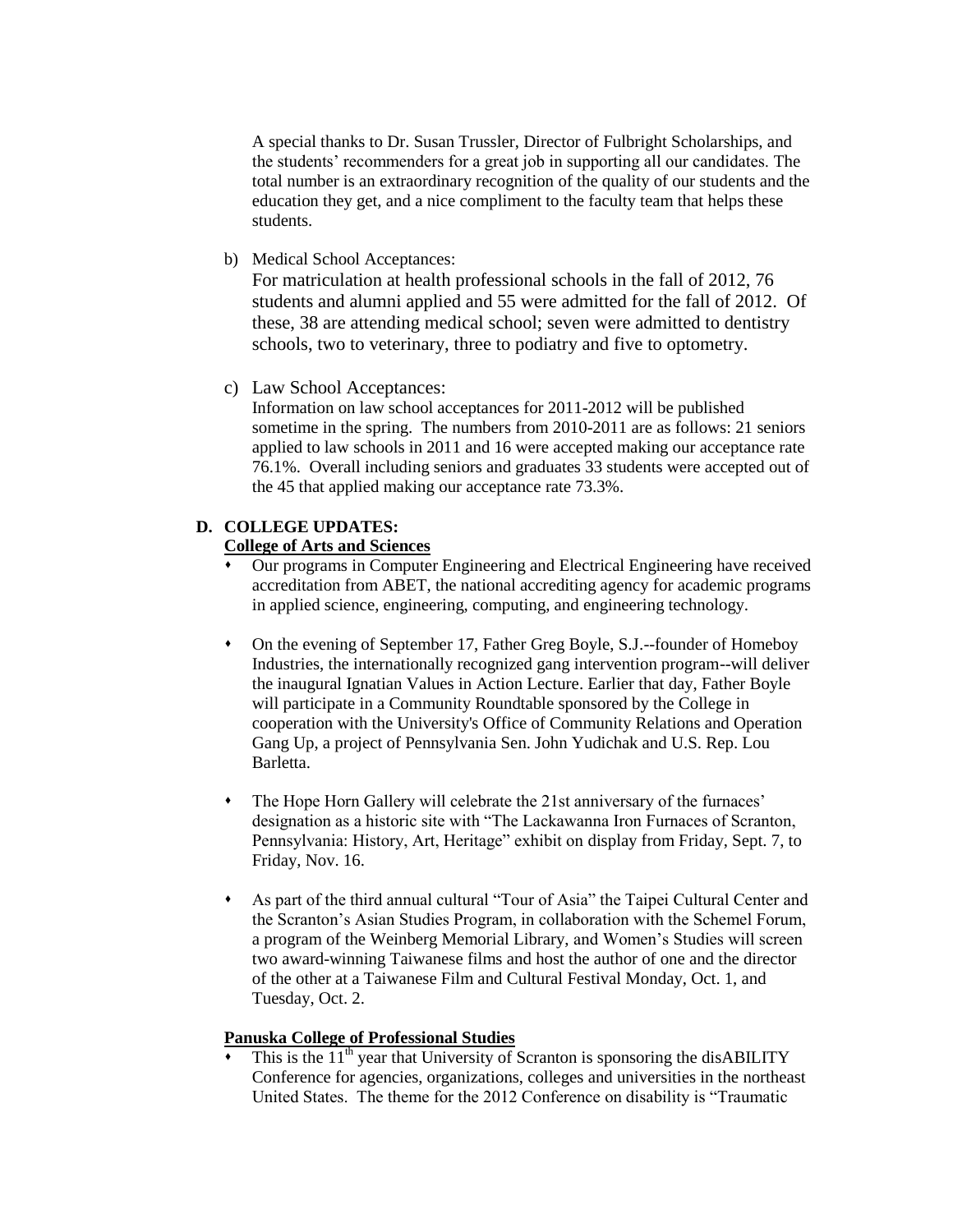Brain Injury." The conference will be held on Thursday, September  $27<sup>th</sup>$  in the DeNaples Center. Mr. Anthony Aquan-Assee is the keynote presenter.

- We have received notification from the US DHHS Health Resources & Services Administration that the Nursing Department's interdisciplinary grant was funded: "Promoting an Interdisciplinary Approach to Caring for Rural Populations," with a requested amount of \$431,202.00.
- Three of our nursing faculty are the recipients of a 2012 Research in Education Grant from the National League for Nursing to study a partnership model of clinical education. Their work has been approved by the IRB at the Wright Center for Graduate and Medical Education and is awaiting the University of Scranton IRB approval.
- For a list of the Panuska College of Professional Studies' 2012-2013 Priorities see **(cf. Appendix V)**
- **E. FULBRIGHT SCHOLARS AND VISITING FACULTY:** We have two visiting scholars and three Fulbright foreign language teaching assistants.

Incoming faculty for Chinese, through arrangement with the Taiwan Ministry of Education and the University:

- Daphne Chu, BA in Elementary Education, National Tainan University; BA in Foreign Language and Literature, National Cheng Kung University, also Taiwan
- Allison Lai of Taiwan, B.A. Chinese Literature, National Cheng Kung University, Taiwan; M.A. Teaching Chinese as a second language, National Kaohsing Normal University, also Taiwan

The Fulbright foreign language teaching assistances are taking courses and teaching their native languages:

- Ms. Rika Kawahara, Japan, BA in English Studies, Kobe City University of Foreign Studies
- Ms. Alexandra Moreno Castillo, Colombia, BA in Philology and Languages
- Ms. Imen Neffati, Tunisia, Masters in English for the Faculty of Social and Human Sciences in Tunis

## **F. PROVOST EVENTS AND DEADLINES:**

#### **Intersession Grants Proposals:** The deadline for submission of Intersession Grant Proposals is October 8, 2012.

**Rank and Tenure:**

The timeline for application for rank or tenure was distributed the first week of school and is available on the Provost's website. The deadline for faculty members to inform my office of her or his intent to apply is Friday, September  $28<sup>th</sup>$  and dossiers are due on Thursday, November  $1<sup>st</sup>$ .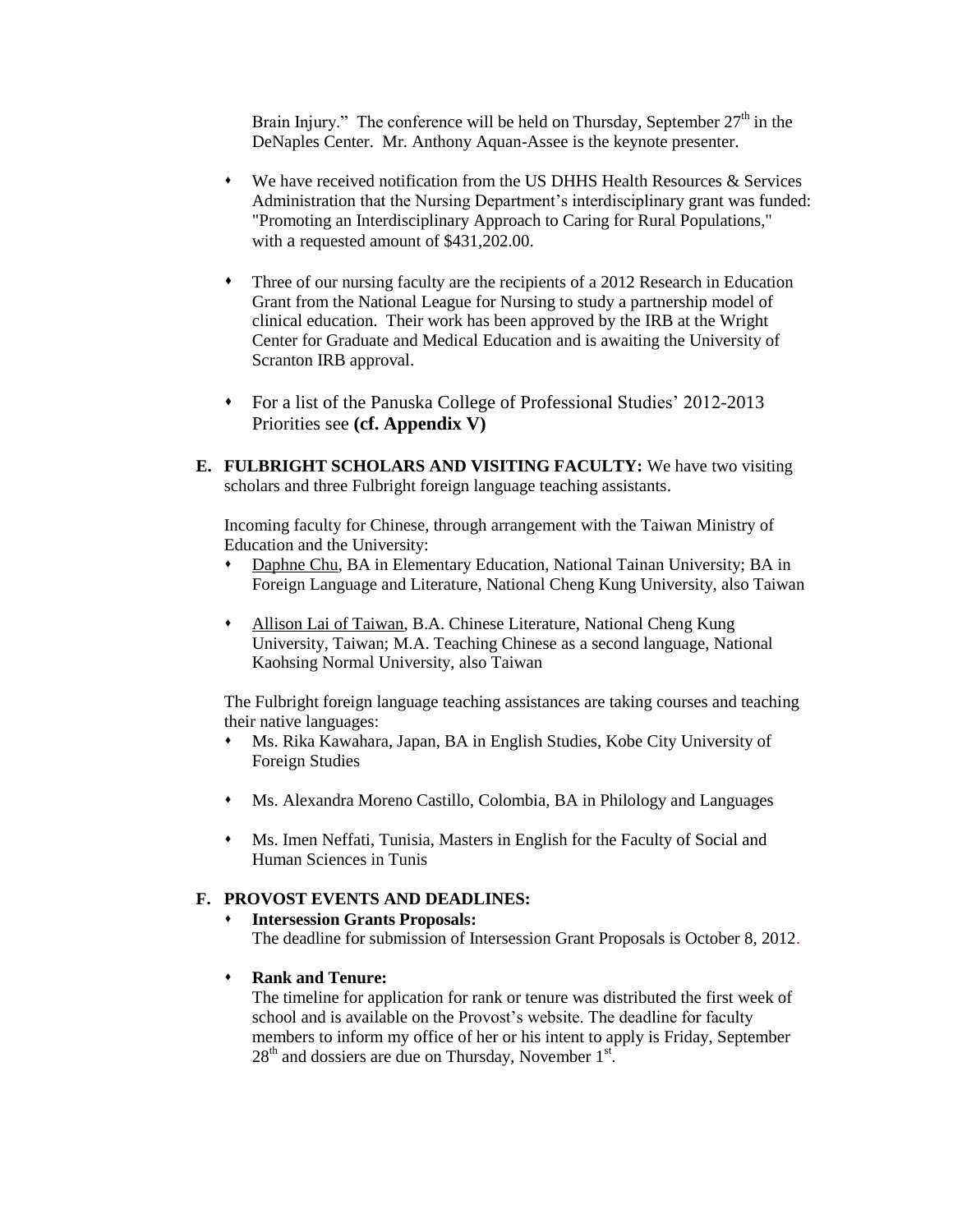#### **Brown Bag Lunches:**

Brown Bag Lunches have been scheduled for October 9, November 13, February 14, March 12, April 11 and May 9. They are scheduled from 11:45 a.m. to 12:45 p.m. in the Provost Conference. A light lunch is provided. My office sends out a notice to full-time faculty announcing the topic of each luncheon and a reminder of the date. Suggestions for topics are welcome.

## **G. FACULTY DEVELOPMENT:**

#### **Faculty Grants:**

During the 2011-2012 academic year the following grants were awarded to our faculty:

Six Intersession Grants; Seven Summer Grants; Two Clavius Grants; and Four University of Scranton/Marywood Cooperative Grants

#### **Marywood Grants:**

Six University faculty and two staff members are recipients of a University of Scranton-Marywood Cooperative grant. The grants involve teams of faculty and staff from both institutions and support work through the 2012-13 academic year.

- › Dr. Larry Kennedy: *Primary Document Recovery*
- › Prof. Wendy Manetti: *An Interprofessional Education Program with Nursing, Physician Assistant, Social Work, and Medical Students using Simulation and Discussions*
- › Dr. Meghan Rich: *Elm Street Revitalization Study*
- › Dr. Paul Cutrufello: *The Ability to Detect Pulmonary Edema from the Simple Measurement of Pulmonary Diffusing Capacity*

#### **Faculty Travel:**

Faculty Travel funds supported165 faculty traveling to 262 conferences in 2011- 2012.

**Sabbaticals:**

The following faculty will be taking sabbaticals during the 2010-2011 academic year:

#### **Fall 2012**

Brad Alford Dona Bauman Dona Carpenter Josephine Dunn Jakub Jasinski Lawrence Kennedy John Norcross Daniel Townsend

#### **Academic Year 2012-2013 Calendar Year 2013**

Ronald Grambo Michael Allison Sharon Meagher Susan Mendez Satya Prattipati Michael Knies Jamie Trnka

#### **Spring 2013**

Barbara Buxton Steven Dougherty Marian Farrell George Gomez Peter Leininger Ronald McKinney, S.J. Abhijit Roy Loreen Wolfer

Virginia Picchietti **January –July 2013**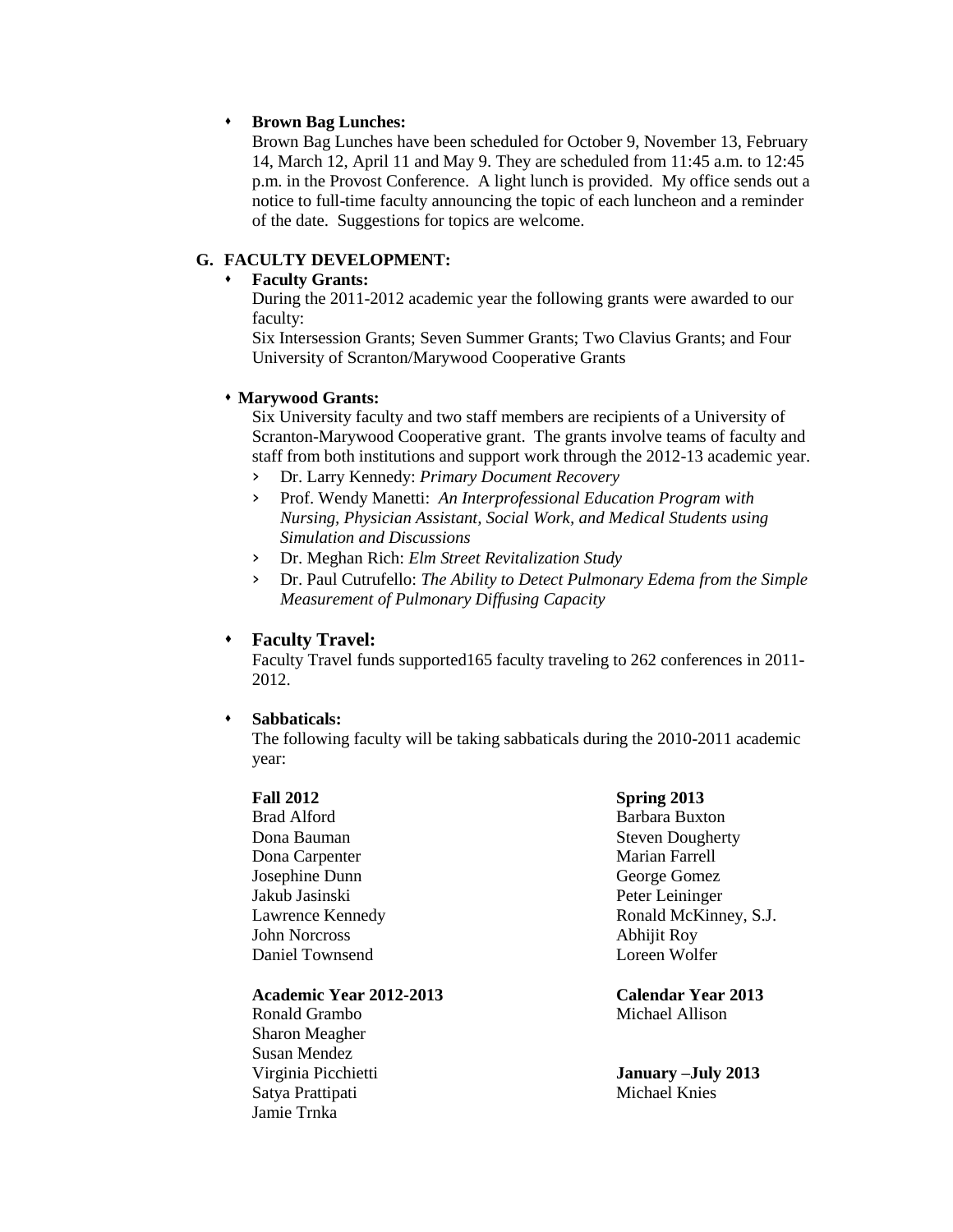## **Faculty Seminars:**

What was originally a Junior Faculty Seminar on the Nature of a Catholic and Jesuit University in the Twenty-First Century was conducted in August under the guidance of Fr. Ronald McKinney, S.J., Again this year the seminar was opened to full-time and part-time faculty. The purpose of the seminar was to explore the roots of the Catholic intellectual tradition and how those roots support our institution and a centuries-old network of colleges and universities. Seventeen faculty members participated in this year's seminar making a total of ninety faculty who have completed the program over the last six years.

## **H. RESEARCH SERVICES:**

### **Eight Summer Presidential Scholarships were awarded for summer 2012.**

- › Brian Entler, *Morphine Addiction in Ants: Visualizing a neurochemical pathway of drug reward* – Biology/Neuroscience; Faculty: Marc Seid
- › Erich Junge, *The Effect of Group Size on Neural Circuitry in the Ant Species* Biology/Neuroscience; Faculty: Marc Seid
- › Timothy McCormick, *Spatial Practices in Women's Letters from the Rio de la Plata during the 16th and 17th Centuries*, World Languages and Cultures; Faculty: Yamile Silva
- › Corinne Nulton, *13 Symptoms: An Original Play Exploring the Reoccurrences of Evil in Human Nature,* English and Theatre; Faculty: Hank Willenbrink
- › Rachel Salmon, *Can Mass Loss be Responsible for the Creation of Hot Jupiters in Non-Circular Orbits?*, Physics and Electrical Engineering; Faculty: Jeremy Sepinsky
- › Jonathan Schall, *Effects of Retinal Epithelium on Fatty Acid Protection against Retinal Degeneration*, Biology; Faculty: George Gomez
- › Cory Templeton & Paul Gillespie, *Binding of Organic Arsenicals to Protein Sulfur: Implications for Redox Biology and Chemical Strategies for Targeting Cancer Cells*, Chemistry; Faculty: Tim Foley
- › Jan Wessel, *China's Automobile Industry: Sustainability and End of Life Vehicles*, Economics/Finance; Faculty: Susan Trussler
- For list of ORSP committees and meeting dates see **(Appendix VI)**

## **I. EQUITY AND DIVERSITY:**

## **Diversity Initiatives Funds**

The Diversity Initiatives Fund is available to any campus group, department or individual that seeks to promote a greater understanding of diversity through inclusive pedagogies, educational opportunities, multicultural activities and community outreach programs. Student applicants are required to have an employee sponsor (staff or faculty). This year's deadline to submit applications has been extended to September 28, 2012.

## **Sexual Harassment Prevention Training**

The Office of Equity and Diversity invites all staff and faculty hired within the last two years to attend essential Sexual Harassment Prevention Training.

September 27 - Staff October 11- Faculty

November 27 - Supervisors November 28 - Staff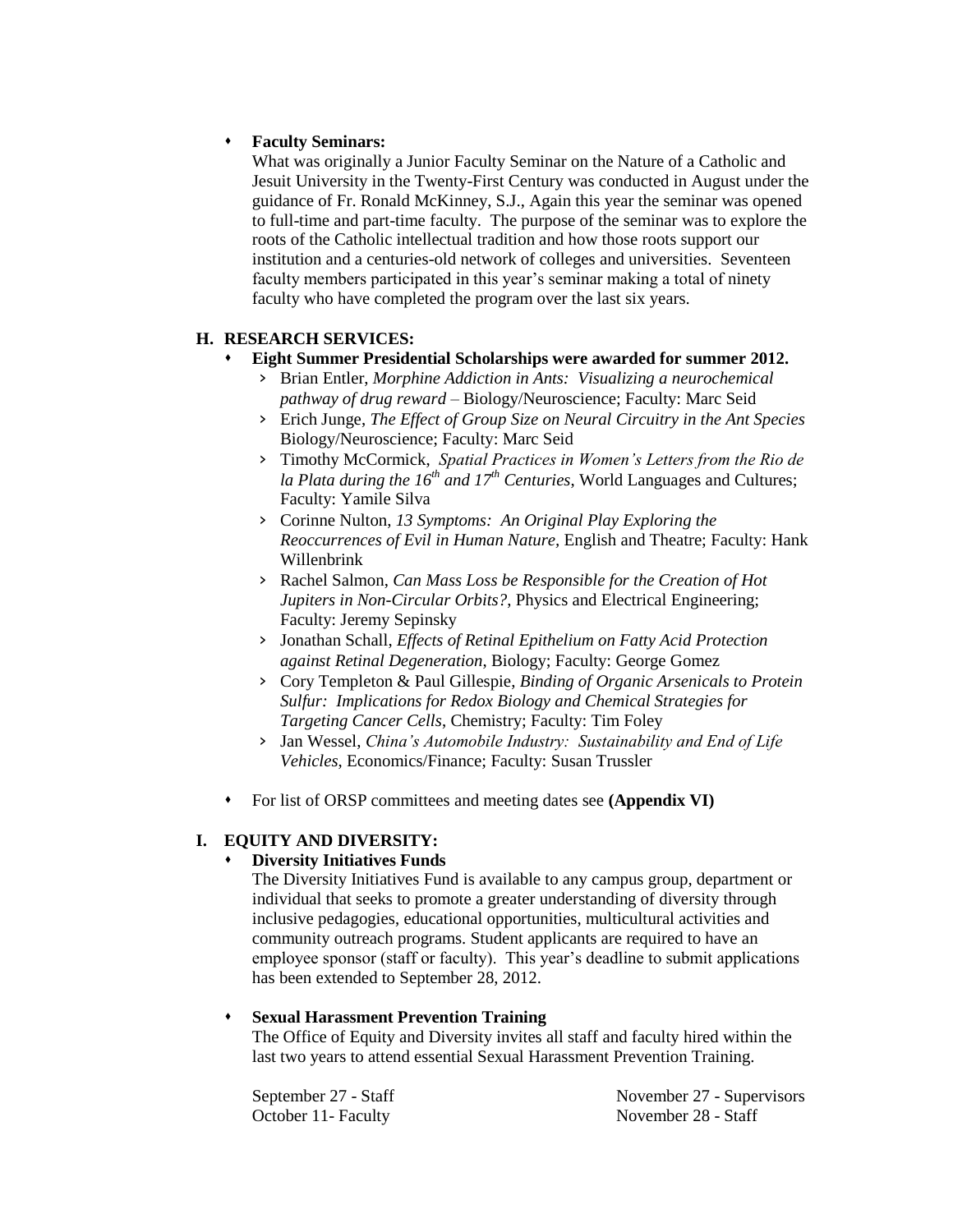January 16 - Staff February 20 - Faculty March 14 - Staff April 9 - Faculty

All sessions are scheduled for 11:30 a.m. to 1:00 p.m. in Brennan Hall, room 500. A light lunch will be served. To schedule your session, email [diversity@scranton.edu.](mailto:diversity@scranton.edu)

#### **Diversity Fair**

The fifth annual Diversity Fair will take place on Thursday, November 8, 2012. The theme for this year's fair is "Unlearn".

#### **Scranton Inclusion Initiative (SII)**

SII plans to host two speakers during the 2012-13 academic year so to focus community attention toward harassment/discrimination/bullying cultures and individual rights and responsibilities of people impacted by these cultures and behaviors. On 18 October 2012, John Amaechi will visit campus and engage the community through a day of conversations and an evening lecture. The Office of Equity and Diversity is managing the details for the day.

A *Diversity Training Day* featuring John Amaechi will be offered to the campus and surrounding community in an effort to promote an inclusive, culturally competent, and mindful environment, free of bullying and harassment. Mr. Amaechi is a former NBA player for the Houston Rockets, Cleveland Cavaliers, Orlando Magic and the Utah Jazz before retiring in 2003. His book, "Man in the Middle" tells of his difficult journey from an overweight, British bookworm to NBA player while struggling to understand his sexuality in a masculine driven sports culture. He is a graduate of Penn State University and is currently working on his Ph.D. in Psychology. Mr. Amaechi is an experienced psychologist, educator, social entrepreneur and motivational speaker in the US and Europe.

Scranton Inclusion, the student club sheparded by the SII, has a full year of meeting and activities. We note that SII was awarded the 2012 Cultural Award from the Student Affairs division.

#### **J. SUSTAINABILITY:**

#### **Sustainability Task Force Workshop:**

In May 2012, the eighth sustainability workshop was conducted with eight faculty participating. The purpose of the workshop is to enhance teaching and engagement with sustainability issues by infusing sustainability into the curriculum at the University of Scranton. To date, seventy-three faculty have participated in the workshop across many disciplines.

### **K. EDUCATION FOR JUSTICE:**

In just the last few years, the reality of increasing economic inequality has come to dominate much of our nation's political discourse. Changes to the tax code that have disproportionately benefited upper-income earners, Wall Street privilege, the housing crisis, and the global economic slowdown have thrown many Americans' economic situations into doubt. This has been particularly true for our nation's most vulnerable. As such, **Inequality** has been selected as this year's Education for Justice annual theme.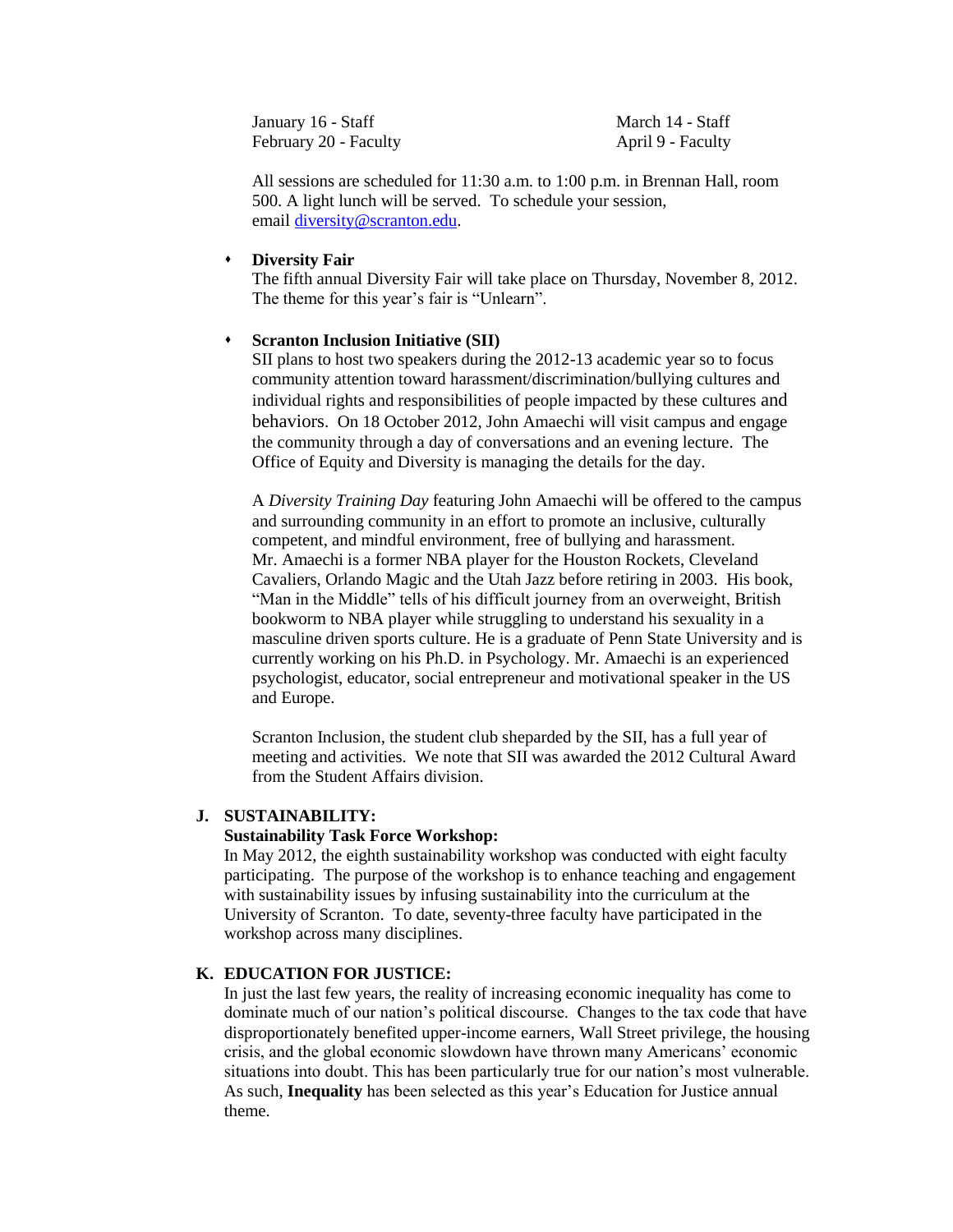## **L. SENIOR FELLOW FOR INTERNATIONAL, CULTURAL, AND CIVIC PROJECTS:**

## *Interdependence Day*

It continues on the home front with a community celebration at the Scranton Cultural Center on September 12 and a large array of programs on college campuses, in civic, cultural and religious organizations.

#### *The Schemel Forum*

The fall semester has started with a bang: the World Affairs luncheon series features five internationally and nationally known pundits to share their insights on our ever more interdependent 21<sup>st</sup> century world; it is of increasing interest and value in the region; University for a Day, featuring lectures that range from the future of the US Constitution, to America's changing role in the world, to greed traced from antiquity to modern times and ideas about life in the galaxy; three courses: the Silent Film, Irish History and Chaucer's Canterbury Tales; collaborative programs: a lecture series with the Weinberg Library on its  $20<sup>th</sup>$ anniversary and a film festival with the Asian Studies program. We will also have a bus trip to the Botanical Gardens in the Bronx and the Studio Museum in Harlem.

#### **The Jesuit Roundtable on** *Who Our Students Become*

Ms. Myers is working with the new Jesuit Center to organize a Jesuit Roundtable with participants from around the country to deliberate on ways to ensure that the graduates of our institutions are prepared to be informed and engaged citizens from the outset of their post-graduate lives.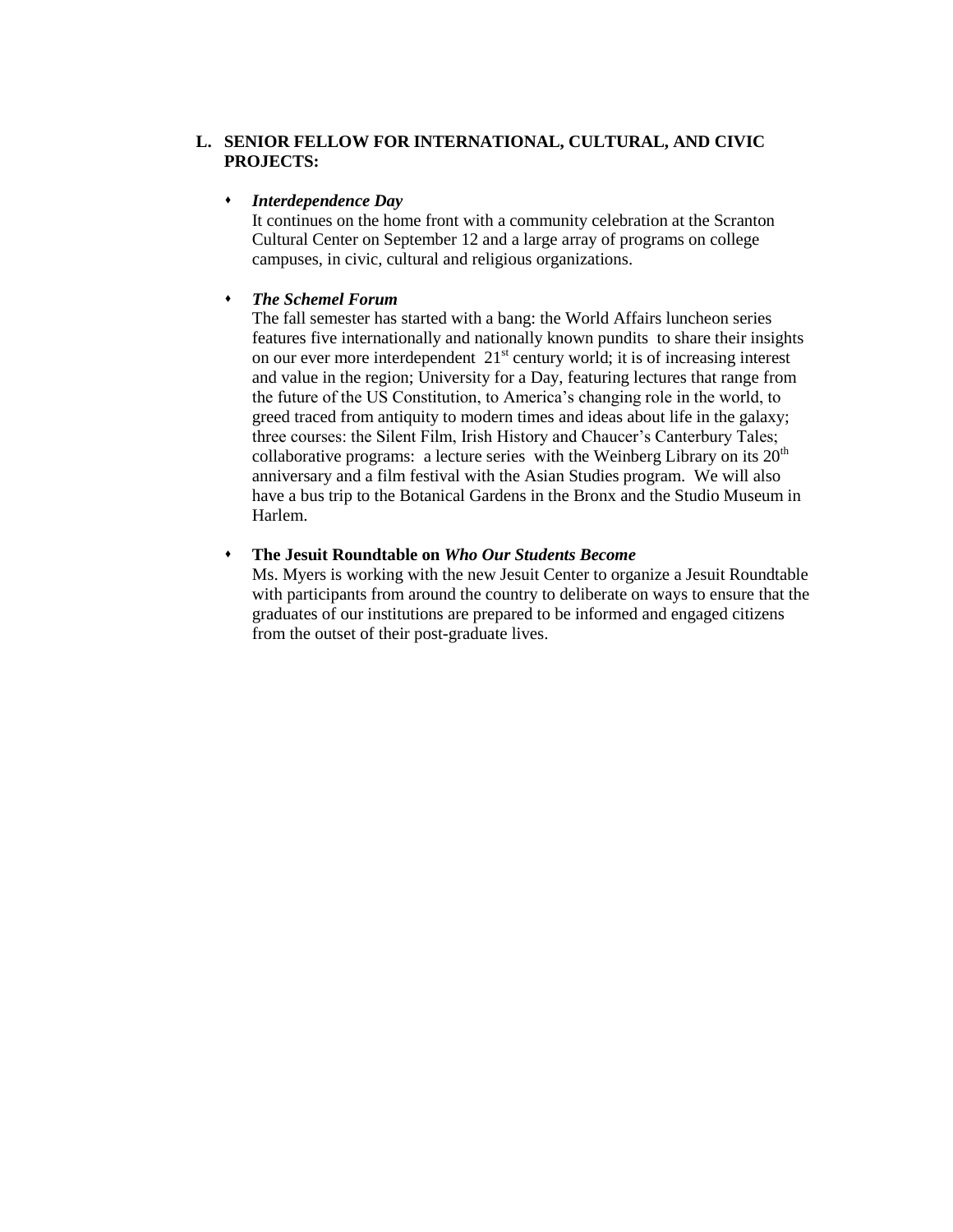#### **Faculty Absence:**

#### **Current Language:**

A teacher who is unable to attend a given class should give notice as far in advance as possible. The appropriate dean, department chairperson, and registrar must always be notified, even in cases of emergency. (Policy Handbook 1987)

#### **Proposed Language:**

When faculty members expect to miss class due to a planned absence (e.g., for professional meetings or planned medical procedures), the absence should be included on the course syllabus. Notice of the absence and plans for coverage or cancelation of classes should be given to the department chair, the dean's office through which the class is scheduled, the Registrar's office, and the University receptionist (at 941-7400) if after 3:30 p.m.

When a faculty member cancels a class unexpectedly, he or she must notify students and department secretary, who will then notify the department chair, the faculty member's dean and the dean of the course, and the registrar's office. The method by which faculty members plan to notify students of an unexpected class cancelation should be included in the course syllabi. In extreme circumstances if a faculty member is unable to contact their students enrolled in the class, he or she should request that the department secretary contact them.

Ordinarily, plans should be made to for making up or covering missed classes.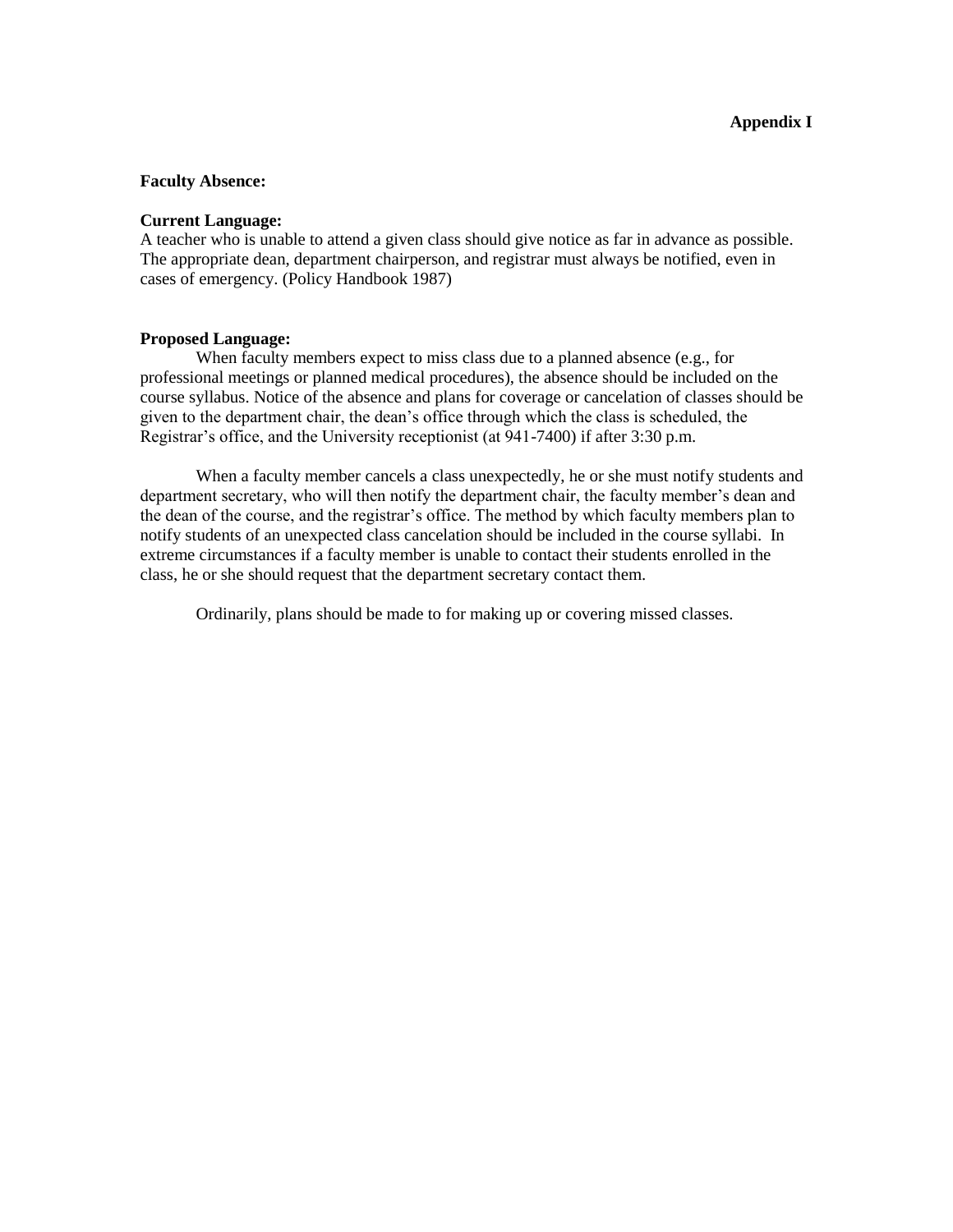## **Appendix II**

## **Undergraduate Admissions:**

| <b>Admission Numbers</b> | Fall 2011 | Fall 2012 |
|--------------------------|-----------|-----------|
| Applications             | 9047      | 9672      |
| Acceptances              | 6531      | 6655      |
| <b>Acceptance Rates</b>  | 72.2%     | 68.8%     |
| Female Total             | 557       | 561       |
| Male Total               | 497       | 411       |
| <b>Students of Color</b> | 15.7%     | 14.9%     |
| <b>AVG SAT</b>           | 1127      | 1134      |
| AVG GPA                  | 3.2       | 3.39      |

## **Graduate Admissions:**

The College of Graduate and Continuing Education, in collaboration with the University Alliance and Deltak Education, has responsibility for the marketing, recruitment, admission, registration, and academic progress of online graduate students.

| <b>Program</b>         | <b>Headcount Fall 2012</b> | <b>Headcount Fall 2011</b> |
|------------------------|----------------------------|----------------------------|
| <b>Business</b>        | 371                        | 350                        |
| Education              | 431                        | 570                        |
| <b>Human Resources</b> | 142                        | 136                        |
| <b>Transition PT</b>   | 36                         | 47                         |
| Self-Improvement       | 0                          |                            |
| Transfer-Credit        | 28                         | 14                         |
| <b>TOTAL</b>           | 1088                       |                            |

The College of Graduate and Continuing Education has responsibility for the registration, academic progress, and student support services for campus-based graduate students.

| <b>Program</b>               | <b>Headcount Fall 2012</b> | <b>Headcount Fall 2011</b> |
|------------------------------|----------------------------|----------------------------|
| <b>Business</b>              | 153                        | 137                        |
| Chemistry                    | 53                         | 61                         |
| Counseling                   | 152                        | 167                        |
| Education                    | 39                         | 64                         |
| <b>Health Administration</b> | 67                         | 60                         |
| <b>Human Resources</b>       |                            | 3                          |
| Admin                        |                            |                            |
| History                      | 0                          | 4                          |
| Nursing                      | 86                         | 76                         |
| <b>Occupational Therapy</b>  | 42                         | 33                         |
| Physical Therapy             | 113                        | 117                        |
| Software Engineering         | 18                         | 21                         |
| Theology                     | 12                         | 14                         |
| Self-Improvement             | 14                         | 27                         |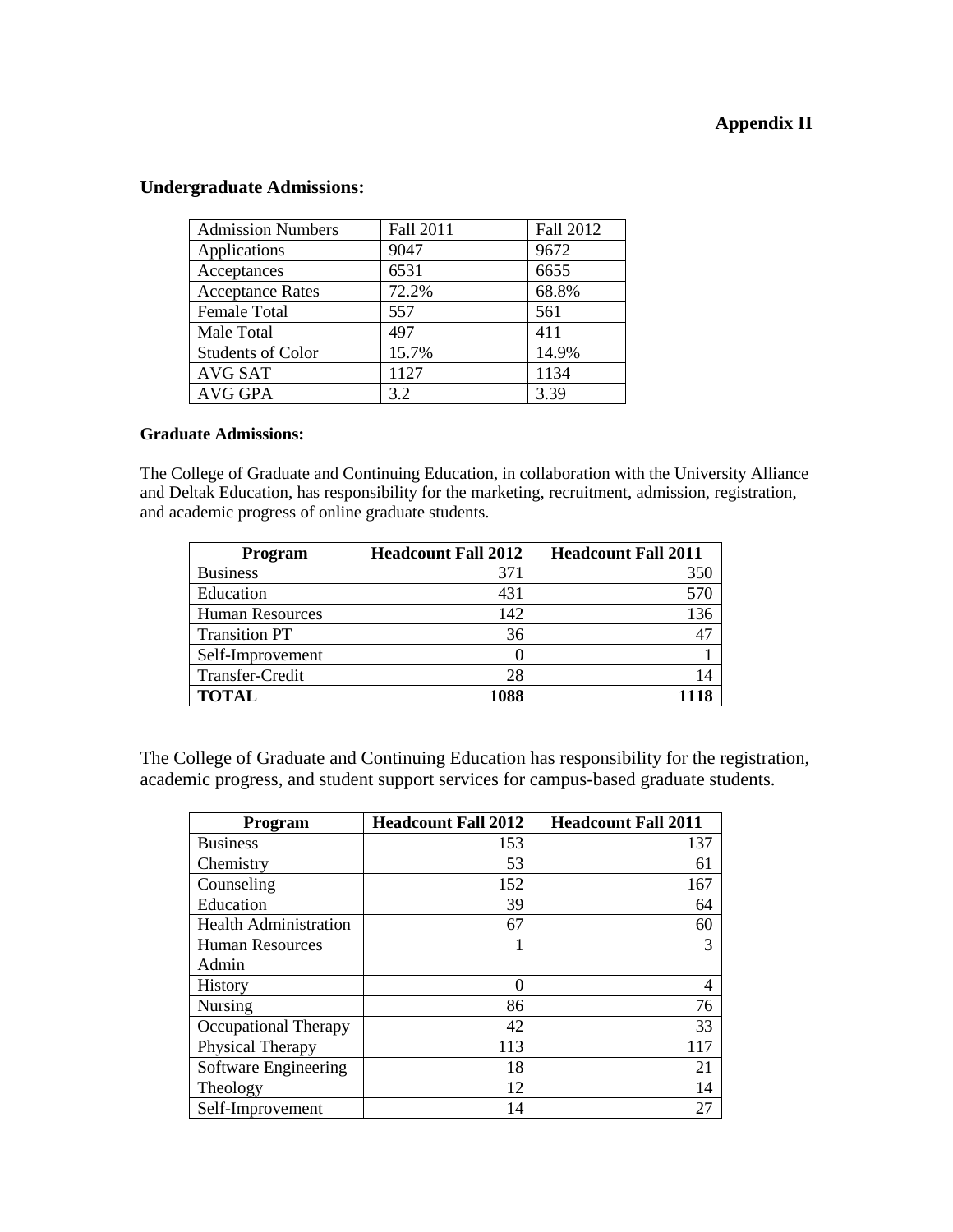| Certificate          |     |    |
|----------------------|-----|----|
| Combined/Accelerated | 39  |    |
| Stud                 |     |    |
| <b>TOTAL</b>         | 790 | O) |

The College of Graduate and Continuing Education has responsibility for the registration, academic progress, and student services for all non-traditional undergraduate students.

| Program                 | <b>Headcount Fall 2012</b> | <b>Headcount Fall 2011</b> |
|-------------------------|----------------------------|----------------------------|
| <b>CGCE Students</b>    | 184                        |                            |
| Adult Learners in other |                            |                            |
| colleges served by CGCE |                            |                            |
| <b>TOTAL</b>            | 258                        |                            |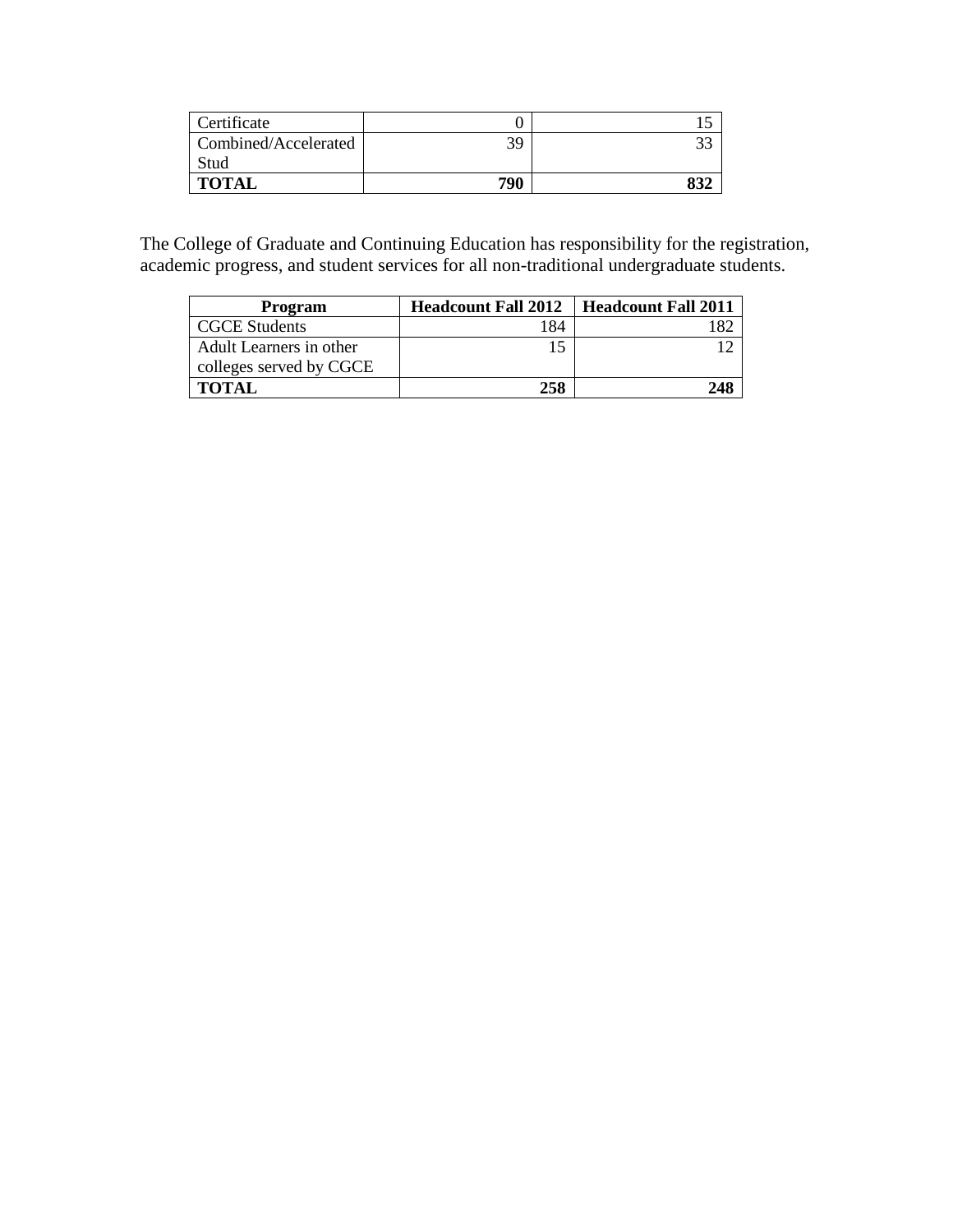# **Appendix III**

# **New Faculty Hires 2012-2013**

| <b>Michael Ross</b>        | <b>Assistant Professor</b> | Physical Therapy              |
|----------------------------|----------------------------|-------------------------------|
| Jeremy Brees               | <b>Assistant Professor</b> | Management/Marketing          |
| <b>Michael Fennie</b>      | <b>Assistant Professor</b> | Chemistry                     |
| <b>Jason Graham</b>        | <b>Assistant Professor</b> | <b>Mathematics</b>            |
| <b>Scott Breloff</b>       | <b>Assistant Professor</b> | Exercise Science & Sport      |
| James Boyle                | <b>Faculty Specialist</b>  | Accounting                    |
| John Ruddy                 | <b>Faculty Specialist</b>  | Accounting                    |
| Jessica Barber             | Lecturer                   | Psychology                    |
| Ann Cummings<br>Management | Lecturer                   | <b>Operations Information</b> |
| <b>Clancy Harrison</b>     | Lecturer                   | Exercise Science & Sport      |
| Mary Justis                | Lecturer                   | Exercise Science & Sport      |
| Patricia Wisniewski        | Lecturer                   | <b>Occupational Therapy</b>   |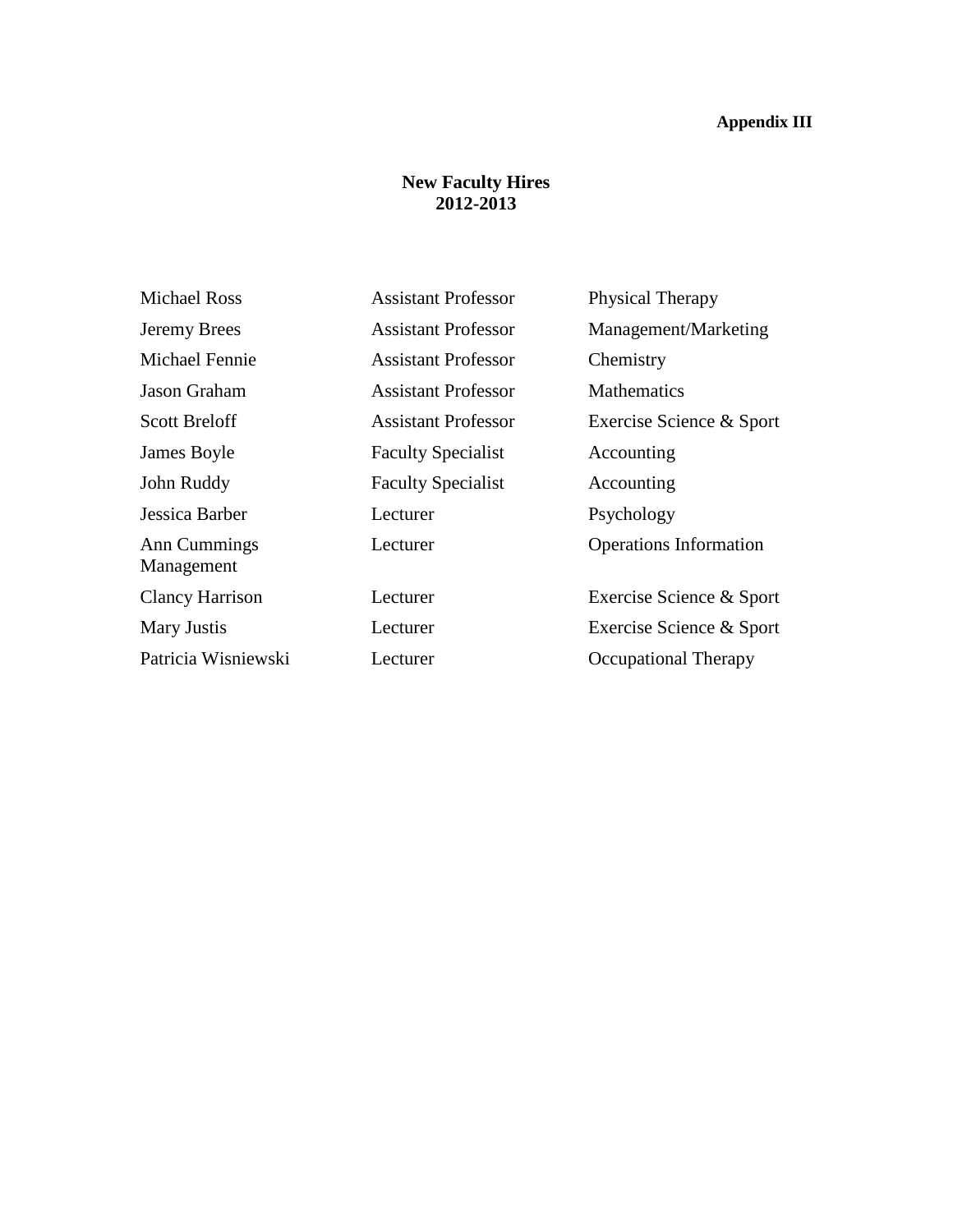# **Appendix IV**

| <b>COLLEGE</b> | <b>DEPARTMENT</b>                   | <b>CHAIR</b>                                                                  | <b>DATE OF ELECTION</b> |
|----------------|-------------------------------------|-------------------------------------------------------------------------------|-------------------------|
| CAS            | <b>Biology</b>                      | Dr. Janice Voltzow                                                            | 2011                    |
| CAS            | Chemistry                           | Dr. David Marx                                                                | 2010                    |
| CAS            | Communication                       | Dr. Matthew Reavy                                                             | 2012                    |
| CAS            | <b>Computing Science</b>            | Prof. Richard Plishka                                                         | 2011                    |
| CAS            | English & Theatre                   | Dr. W. Jones DeRitter                                                         | 2011                    |
| CAS            | History                             | Dr. Roy Domenico                                                              | 2012                    |
| CAS            | Latin American &<br>Women's Studies | Dr. Sharon Meagher<br>Dr. Linda Ledford Miller<br>(Acting Chair AY 2012-2013) | 2011                    |
| CAS            | Mathematics                         | Dr. Anthony Ferzola                                                           | 2012                    |
| CAS            | Philosophy                          | Dr. Ann Pang-White                                                            | 2010                    |
| CAS            | Physics/EE                          | Dr. Christine Zakzewski                                                       | 2011                    |
| CAS            | <b>Political Science</b>            | Dr. Jean Harris                                                               | 2011                    |
| CAS            | Psychology                          | Dr. James Buchanan                                                            | 2011                    |
| CAS            | <b>ROTC</b><br>(Military Science)   | LTC. Ryan D. Remley<br>Appointed                                              | 2010                    |
| CAS            | Sociology/Criminal Justice          | Dr. Harry Dammer                                                              | 2010                    |

# **DEPARTMENTAL CHAIRPERSONS 2012-2013**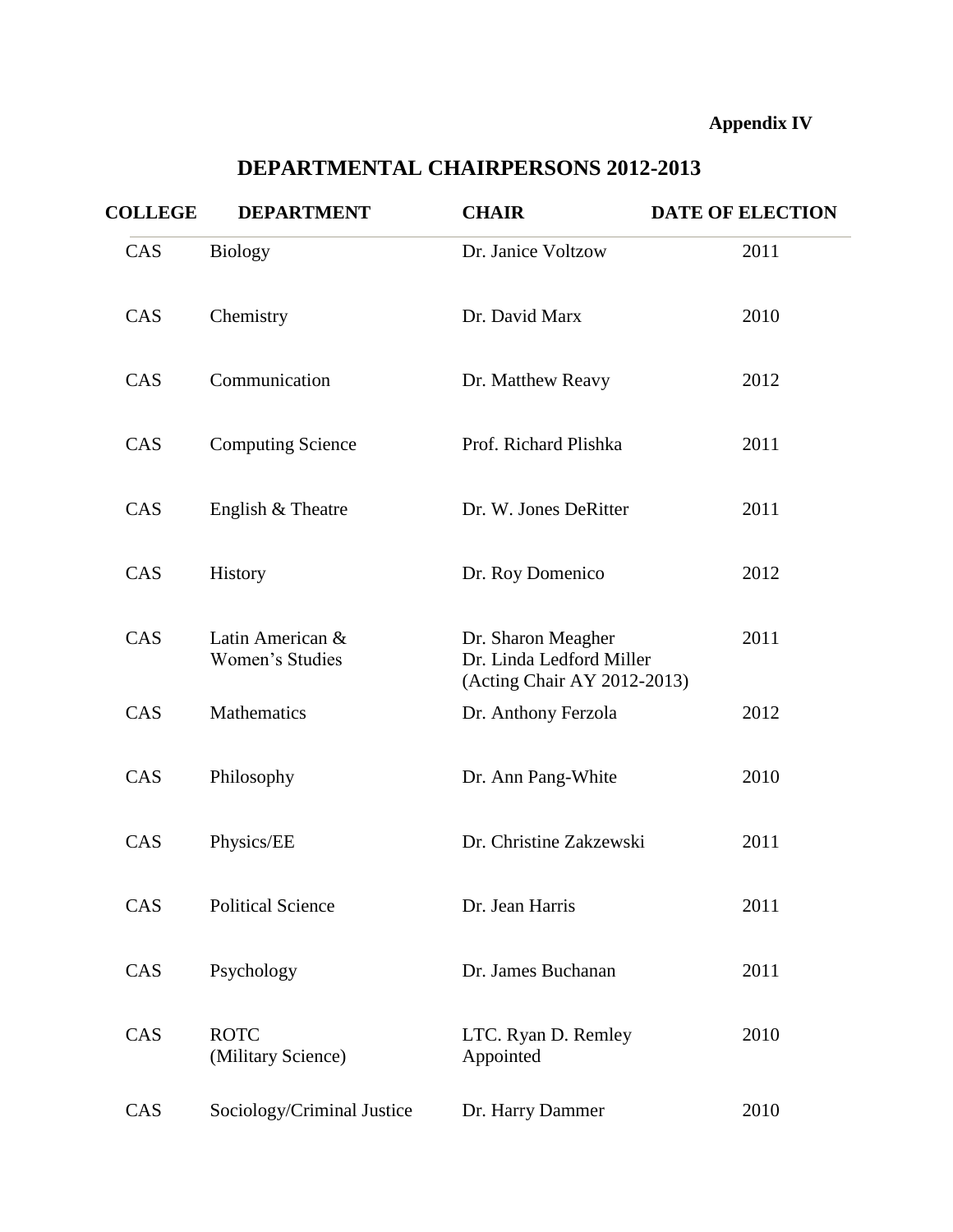| <b>COLLEGE</b> | <b>DEPARTMENT</b>                                  | <b>CHAIR</b>                                     | <b>DATE OF ELECTION</b> |
|----------------|----------------------------------------------------|--------------------------------------------------|-------------------------|
| CAS            | Theology/Religious Studies                         | Dr. Charles Pinches                              | 2011                    |
| CAS            | World Languages & Cultures                         | Dr. Linda Ledford-Miller                         | 2012                    |
| <b>CPS</b>     | Counseling and Human Services Dr. Lee Ann Eschbach |                                                  | 2012                    |
| <b>CPS</b>     | Education                                          | Dr. Gloria Wenze                                 | 2010                    |
| <b>CPS</b>     | <b>Exercise Science and Sports</b>                 | Prof. David Hair                                 | 2010                    |
| <b>CPS</b>     | Health Administration/                             | Dr. Daniel West                                  | 2010                    |
| <b>CPS</b>     | <b>Nursing</b>                                     | Dr. Patricia Harrington                          | 2012                    |
| <b>CPS</b>     | <b>Occupational Therapy</b>                        | Dr. John Sanko                                   | 2012                    |
| <b>CPS</b>     | Physical Therapy                                   | Dr. John Sanko                                   | 2012                    |
| <b>KSOM</b>    | Accounting                                         | Dr. Douglas Boyle<br>(Acting Chair AY 2012-2013) | 2012                    |
| <b>KSOM</b>    | Economics/Finance                                  | Dr. Iordanis Petsas                              | 2011                    |
| <b>KSOM</b>    | Management/Marketing                               | Dr. Delia Sumrall                                | 2011                    |
| <b>KSOM</b>    | Operations & Information<br>Management             | Dr. Nabil Tamimi                                 | 2010                    |
|                | Library                                            | Prof. Betsey Moylan                              | 2011                    |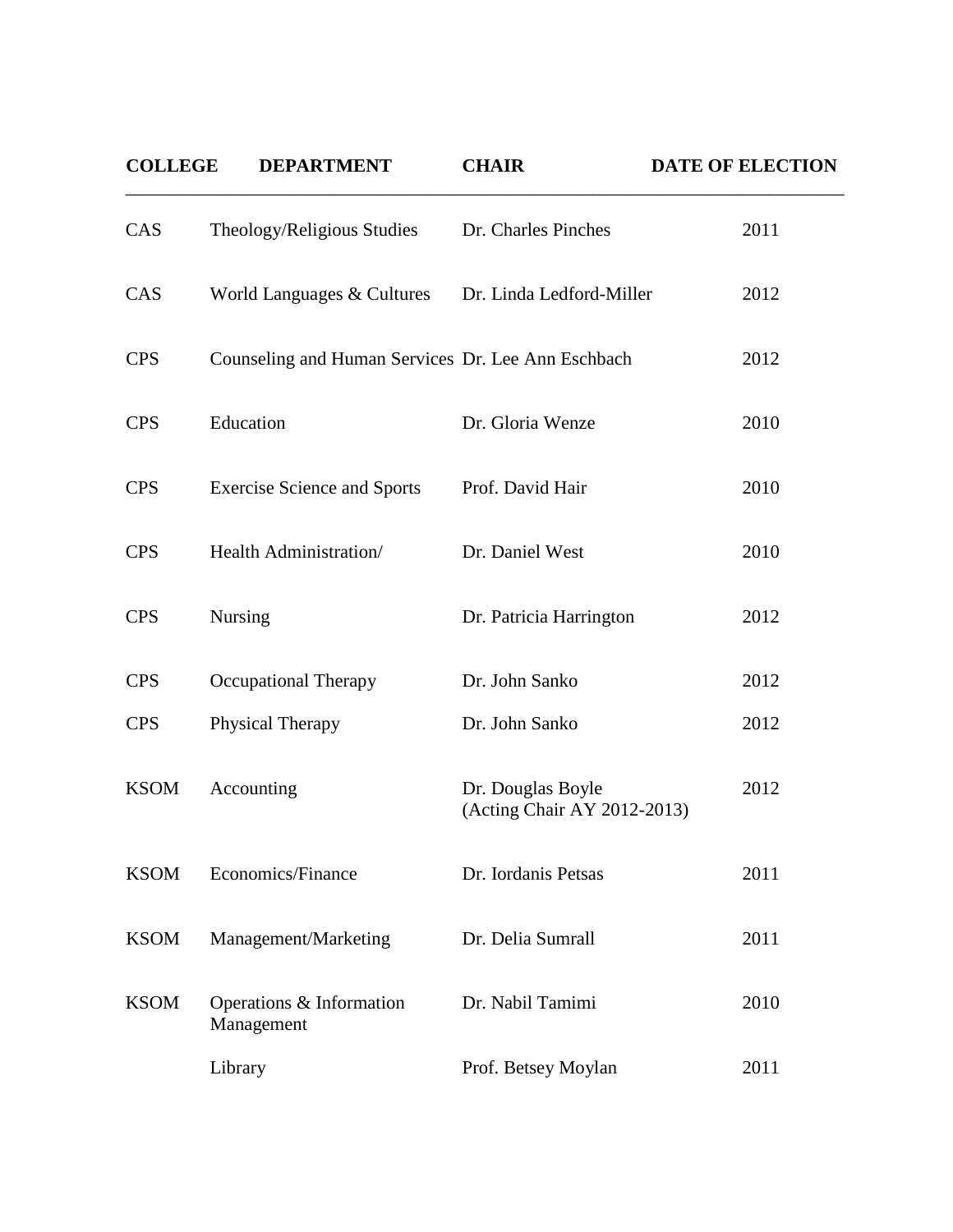## **Appendix V**

## **Panuska College of Professional Studies Priorities 2012-2013**

## **Priority 1: Mission**

A rigorous academic experience that celebrates and cultivates our University's Catholic and Jesuit intellectual tradition for undergraduate, graduate, and non-traditional students and for our faculty.

## **Goals:**

- Orient new faculty, adjuncts, students  $&$  staff to our mission
- Mandatory PCPS freshman lecture on the "Helping professions and Jesuit Catholic education." Introduction to academic service learning
- Cultivate the interdisciplinary approach to our learning laboratory in the Leahy Community Health and Family Center
- Refocus community on the spirit of Ignatius formation—standards, expectations, happenings, accomplishments
- Integrate Ignatius pedagogy in our coursework

## **Priority 2: Curriculum**

"Helping professions" that are grounded in the liberal arts, but promote quality education and health care professions in quality academic programs and reputation that lead to significant opportunities and distinguished accomplishments of our undergraduate and graduate alumni.

### **Goals:**

- Develop honors programming for PCPS
- Scholarly/research/grant writing experiences
- Assessment, including assessment of PCPS service learning outcomes
- Analyzing the Ignatian pedagogy curriculum for our programs
- Adding new programs in rehabilitation sciences, i.e. adaptive physical education, nutritional counseling, etc.
- Greater use of technology in facilitating learning and enhancing
- Pursue "disability theme" in our curriculum
- Continued accreditation for our programs that include all programs, i.e. Community Health Education
- Utilize technology/computer access to improve clinical experiences
- Work with other departments in the humanities, philosophy and theology in the developing courses linking the professions with other disciplines

## **Priority 3: Faculty**

A superior faculty committed to excellence in the education of our students and their own scholarly development. PCPS faculty will be supported to stay current with trends and best practice concepts in their disciplines.

### **Goals:**

- Continue to recruit high quality faculty and field work coordinators
- Orient the new faculty to both the institution's expectations and its mission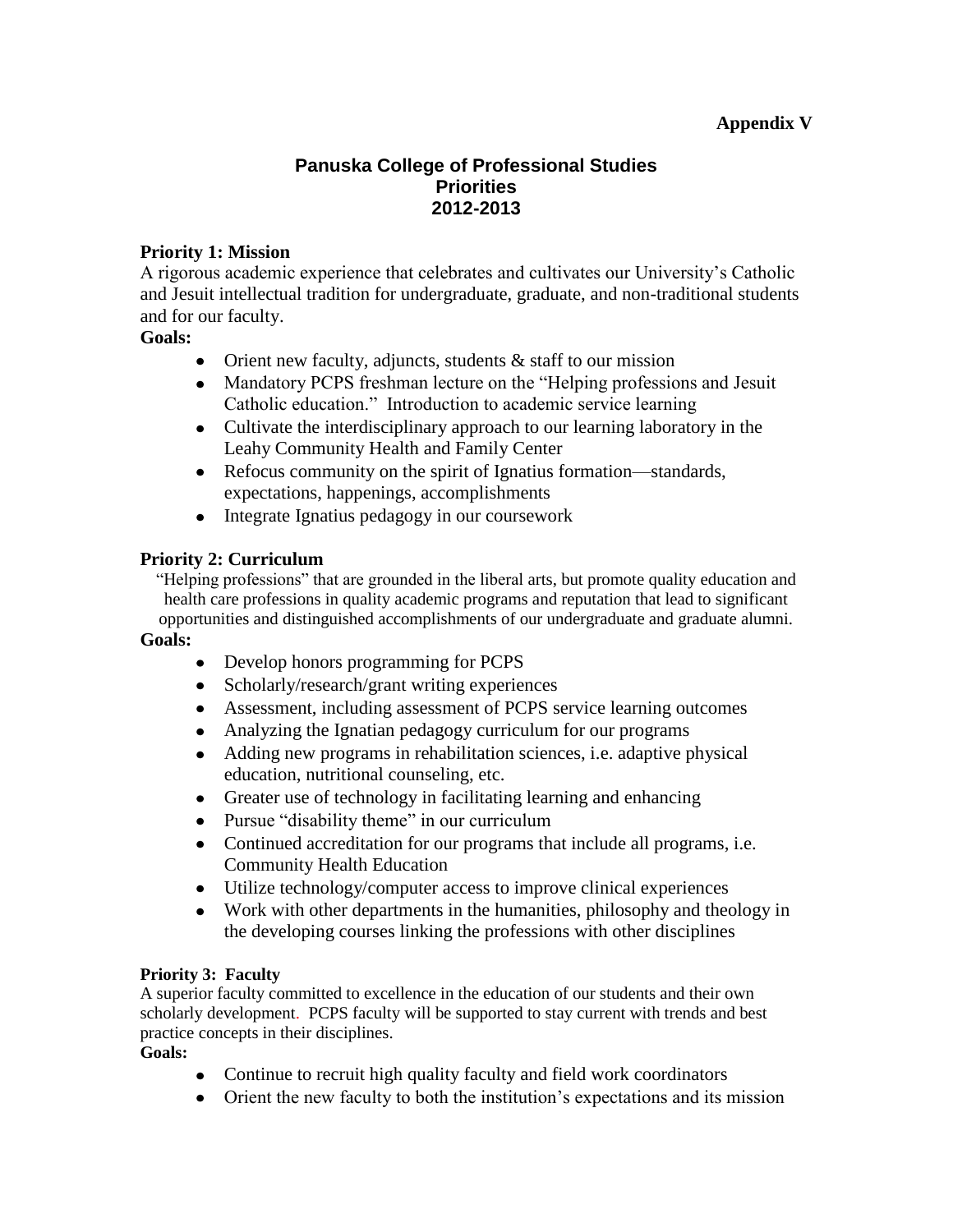- Foster and assess faculty development initiatives, including on campus, national, and international opportunities
- Strengthen the support for scholarly activity for faculty at all stages of their  $\bullet$ careers
- Focus on the development of a program of research rather than just publications
- Increase opportunities for PCPS faculty to interact and interface

## **Priority 4: Students**

A student body exemplified by high academic quality and a commitment to scholarship and service.

## **Goals:**

- Enrollment management & marketing
- Student academic quality, standards
- Student scholarship opportunities
- Student service and civic engagement
- Focus on academic goals for our students early in their program
- Facilitate student service projects with local community—poor, homeless, etc.—build relationships with the community not just doing things for them.

# **Priority 5: Leadership**

Academic leadership that promotes excellence and continual improvement in teaching, learning, and scholarship.

# **Goals:**

Balanced budgeting and financial planning

- Facilities planning (Fresno Model)
- New Technologies
- Universal Design
- Partnering with like-minded organizations for funding
- Unsolicited demonstration projects

# **Priority 6: Engagement**

A learning community committed to engaging local, regional, and world communities **Goals:**

- Civic engagement activities for faculty, students and staff
- Faculty development activities designed to foster increased collaboration in research between the University community and external communities
- Student academic service learning
- Opportunities for administrators, faculty, staff, and students to engage in international service
- Collaborative relationships with international universities
- Relationships with local Catholic schools
- Make the College "visible," particularly in our local communities
- Develop new and stronger partnerships with local schools, health care facilities and social service agencies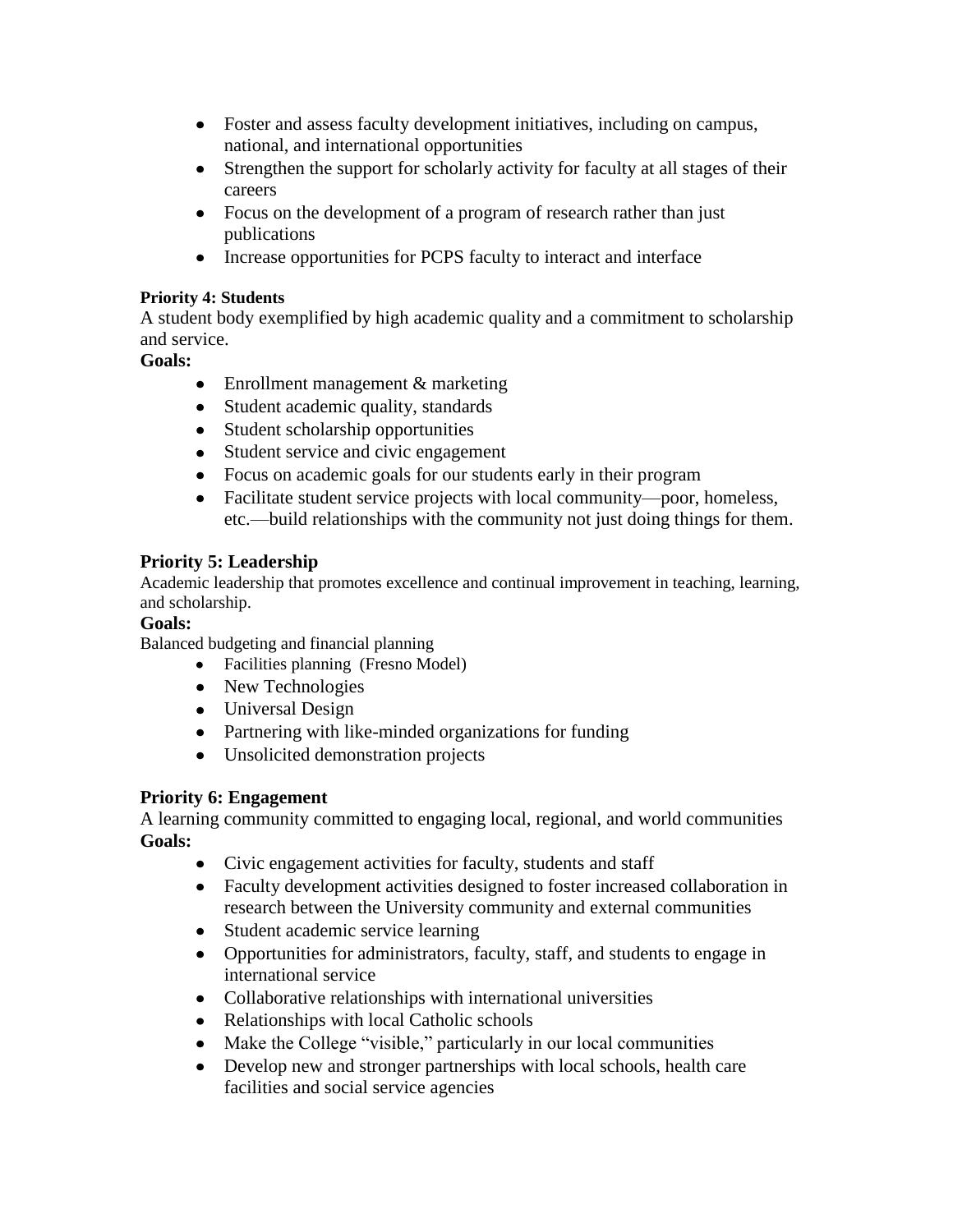Each priority responds to a specific goal that captures our operational genesis. The progress of the strategic plan is actualized through the various projects, programs and people that are committed to the established outcomes of creating critical-thinking professionals and fostering service and community outreach.

The faculty, staff, and students are moving our PCPS strategic initiatives, such as: our 11<sup>th</sup> Annual Northeastern U.S. Conference on disABILITY where the conference addressed Traumatic Brain Injury, our PCPS freshman development program, T.A.P.E.S.T.R.Y. and our grant awards, especially the award of \$431,202.00 US DHHS grant to address the interdisciplinary approach to caring for rural populations.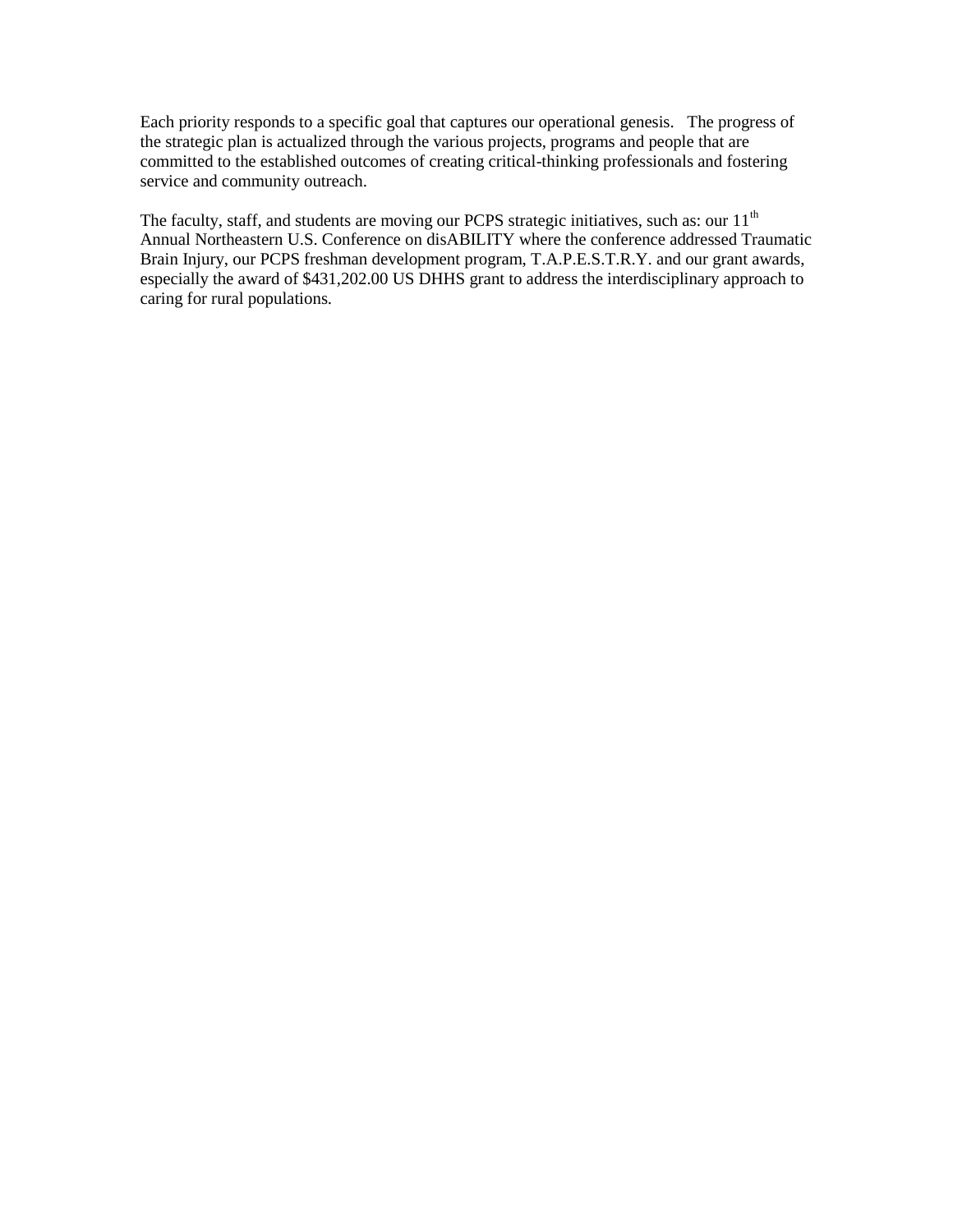#### **Institutional Review Board for the Protection of Human Subjects (IRB) Membership (2012-13)**

Margarete Zalon, Ph.D., Chair Nursing Department Jeanne A. Bovard\* Community Representative Bryan Burnham, Ph.D. Psychology Department John Deak, Ph.D. Chemistry Department Vanessa A. Talarico, Ed.D. Education Department Patrick Tully, Ph.D. Philosophy Department Nancy Dolan, J.D.\*\*\* General Counsel Therese Kurilla Grants Manager, ORSP Tabbi Miller-Scandle, Ph.D. Director, ORSP

Irene Goll, Ph.D. Management/Marketing Department Jordan Knicely\*\*\* Research Analyst-Institutional Research

\*\*\*Non-voting \*Community representative

#### **IRB Meeting Schedule (2012-13) All meetings begin at 11:30 am**

Tuesday, September 18, 2012 Brennan Hall, Room 502 Tuesday, October 16, 2012 Brennan Hall, Room 502 Tuesday, November 13, 2012 Brennan Hall, Room 314+ Tuesday, December 11, 2012 Brennan Hall, Room 502 Tuesday, February 12, 2013 Brennan Hall, Room 502 Tuesday, March 12, 2013 Brennan Hall, Room 502 Tuesday, April 16, 2013 Brennan Hall, Room 314+ Tuesday, May 14, 2013 Req Pending, Room 502

#### **Institutional Animal Care & Use Committee (IACUC)**

**Membership (2012-13)**

Gary Kwiecinski, Ph.D., Chair Jess Cunnick, Ph.D. TCMC, Basic Sciences Harold Davenport, MSW HDD Books Robert Noto, DVM Veterinarian Charles Pinches, Ph.D. Theology Marc Seid, Ph.D. Biology Robert Waldeck, Ph.D. Biology Christine Zakzewski, Ph.D. Physics David E. Marx, Ph.D.\*\*\* Chemistry Machael Baltrusaitis\*\*\* Cocciardi & Associates Tabbi Miller-Scandle, Ph.D.\*\*\* Director, ORSP

Thursday, September 13, 2012 IMBM Building – Room 204 Thursday, October 11, 2012 IMBM Building – Room 204 Thursday, November 8, 2012 IMBM Building – Room 204 Thursday, December 6, 2012 IMBM Building – Room 204 Thursday, February 7, 2013 IMBM Building – Room 204 Thursday, March 7, 2013 IMBM Building – Room 204 Thursday, April 11, 2013 IMBM Building – Room 204

#### **IACUC meeting schedule All meetings begin at 11:30 am**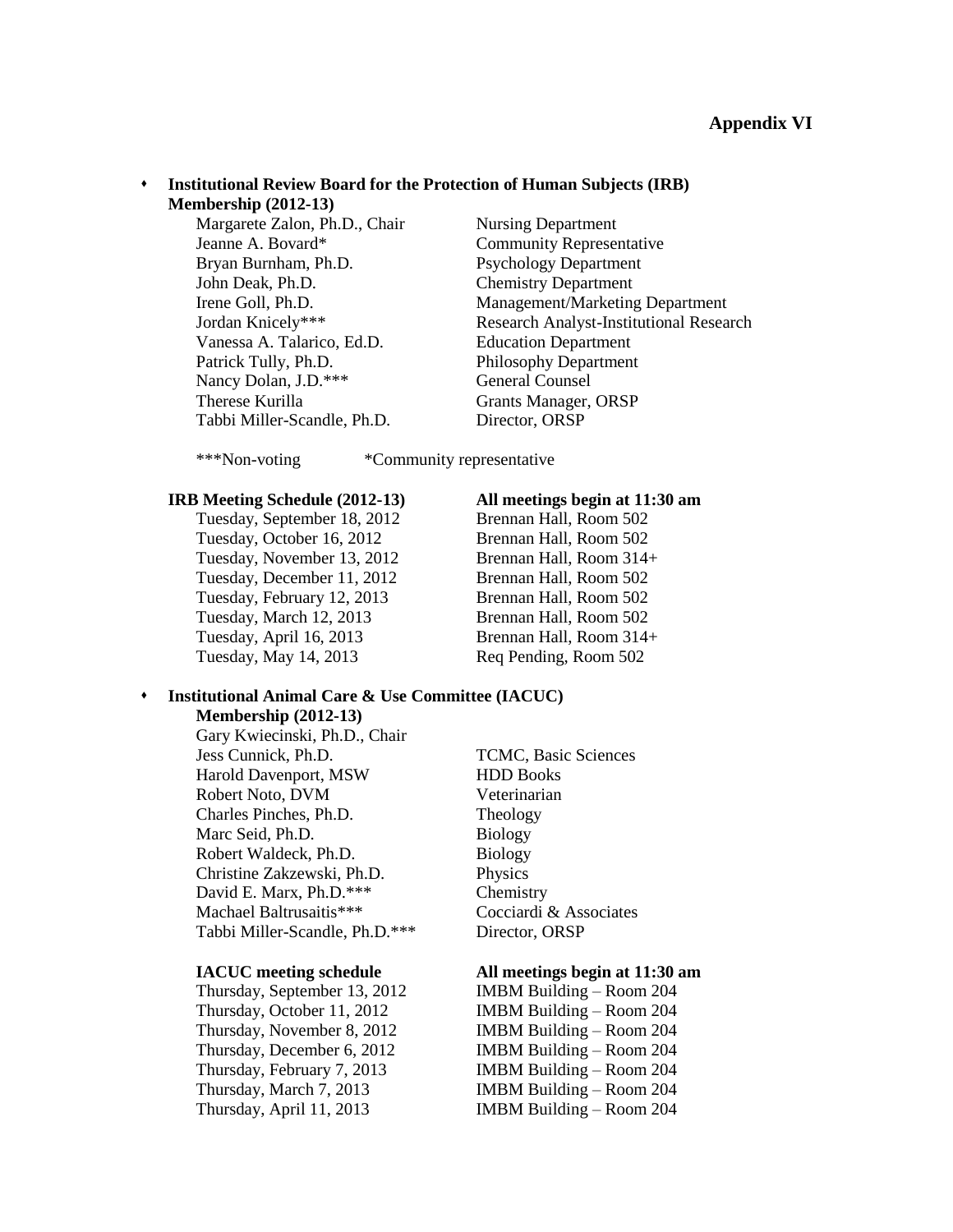## **Institutional Biosafety Committee (IBC)**

**IBC Membership (2012-13)** Kathleen Dwyer, Ph.D., Chair Biology John Arnott, Ph.D.\* Basic Sciences Department Mathew Balmer\* Sanofi Pasteur Michael Baltrusaitis Cocciardi & Associates Michael Sulzinski, Ph.D. Biology Department Albert J. Thomas VaxServe Joan Wasilewski, Ph.D. Chemistry Eloise Libassi\*\* Sponsored Programs

#### **IBC Meeting Schedule (2012-13) All meetings begin at 11:30 am**

Tuesday, September 25, 2012 IMBM Conference Room 204 Tuesday, October 23, 2012 IMBM Conference Room 204 Tuesday, November 20, 2012 IMBM Conference Room 204 Tuesday, December 18, 2012 \*\*\* IMBM Conference Room 204 Tuesday, February 19, 2013 IMBM Conference Room 204 Tuesday, March 19, 2013 IMBM Conference Room 204 Tuesday, April 23, 2013 IMBM Conference Room 204 Tuesday, May 21, 2013\*\*\* IMBM Conference Room 204 \*\*\*Tentative

Tabbie Miller-Scandle, Ph.D. Research and Sponsored Programs Josephy Driesbach, Ph.D. Associate Provost & Director Research

\*\* Ex oficio, non-voting \* External Representative

#### **Radiation Safety Committee (RSC)**

The RSC is operated jointly by the ORSP and the Department of Public Safety. Proposals for work involving radioactive materials are reviewed and approved by the RSC under the oversight of the ORSP. Regular meetings, intended to review oversight and compliance, are held twice a year. Proposals are reviewed as they are submitted.

| RSC Membership (2012-13)      |  |
|-------------------------------|--|
| Doclan Mulholl Dh D. Dodictic |  |

Declan Mulhall, Ph.D., Radiation Safety Officer Physics/EE Kathleen Dwyer, Ph.D. Biology Michael Baltrusaitis Cocciardi and Associates Greg Herman Cocciardi and Associates Tabbi Miller-Scandle, Ph.D. Director ORSP Joseph Dreisbach, Ph.D. Associate Provost Don Bergman Director of Public Safety

## **Faculty Research Committee (FRC)**

**FRC Membership for 2012-13**

Michael Allison, Ph.D. Political Science Mary Jane DiMattio, Ph.D. Nursing Jordan Petsas, Ph.D. Economics/Finance Krzysztof Plotka, Ph.D. Mathematics

LeeAnn Eshbach, Ph.D. Counseling and Human Services